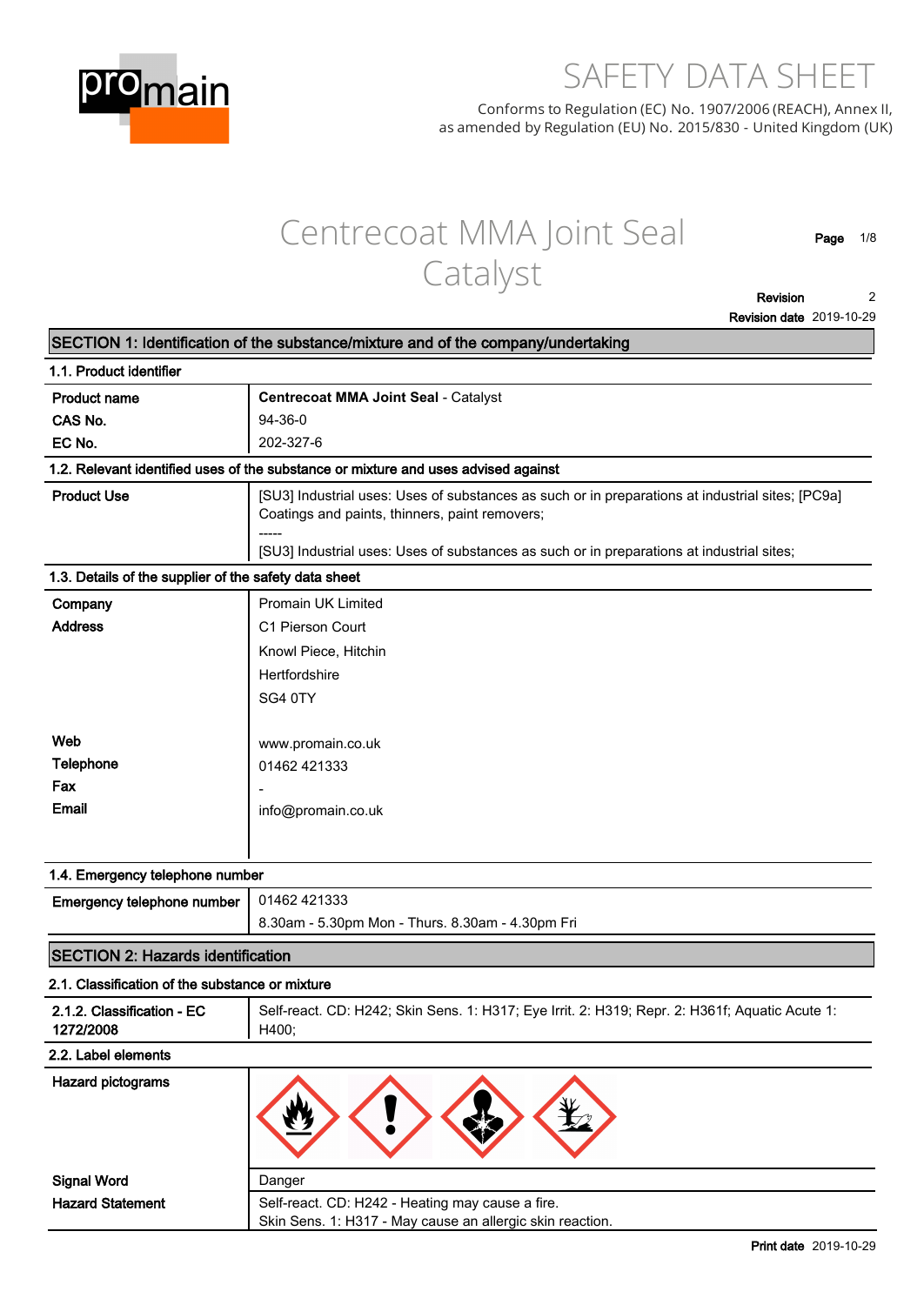| 2.2. Label elements             |                                                                                              |
|---------------------------------|----------------------------------------------------------------------------------------------|
|                                 | Eye Irrit. 2: H319 - Causes serious eye irritation.                                          |
|                                 | Repr. 2: H361f - Suspected of damaging fertility.                                            |
|                                 | Aquatic Acute 1: H400 - Very toxic to aquatic life.                                          |
| <b>Precautionary Statement:</b> | P201 - Obtain special instructions before use.                                               |
| Prevention                      | P202 - Do not handle until all safety precautions have been read and understood.             |
|                                 | P210 - Keep away from heat, hot surfaces, sparks, open flames and other ignition sources. No |
|                                 | smoking.                                                                                     |
|                                 | P220 - Keep/Store away from clothing//combustible materials.                                 |
|                                 | P234 - Keep only in original container.                                                      |
|                                 | P261 - Avoid breathing dust/fume/gas/mist/vapours/spray.                                     |
|                                 | P264 - Wash thoroughly after handling.                                                       |
|                                 | P272 - Contaminated work clothing should not be allowed out of the workplace.                |
|                                 | P273 - Avoid release to the environment.                                                     |
|                                 | P280 - Wear protective gloves/protective clothing/eye protection/face protection.            |
| <b>Precautionary Statement:</b> | P302+P352 - IF ON SKIN: Wash with plenty of water/.                                          |
| Response                        | P305+P351+P338 - IF IN EYES: Rinse cautiously with water for several minutes. Remove contact |
|                                 | lenses, if present and easy to do. Continue rinsing.                                         |
|                                 | P308+P313 - IF exposed or concerned: Get medical advice/attention.                           |
|                                 | P321 - Specific treatment (see on this label).                                               |
|                                 | P333+P313 - If skin irritation or rash occurs: Get medical advice/attention.                 |
|                                 | P337+P313 - If eye irritation persists: Get medical advice/attention.                        |
|                                 | P370+P378 - In case of fire: Use to extinguish.                                              |
|                                 | P391 - Collect spillage.                                                                     |
| <b>Precautionary Statement:</b> | P403+P235 - Store in a well-ventilated place. Keep cool.                                     |
| <b>Storage</b>                  | P405 - Store locked up.                                                                      |
|                                 | P411 - Store at temperatures not exceeding °C/°F.                                            |
|                                 | P420 - Store away from other materials.                                                      |
| <b>Precautionary Statement:</b> | P501 - Dispose of contents/container to                                                      |
| <b>Disposal</b>                 |                                                                                              |

#### **SECTION 3: Composition/information on ingredients**

#### **EC 1272/2008**

| <b>Precautionary Statement:</b><br><b>Disposal</b>                           |           |         | P501 - Dispose of contents/container to |                                            |                    |                                                                                                               |  |
|------------------------------------------------------------------------------|-----------|---------|-----------------------------------------|--------------------------------------------|--------------------|---------------------------------------------------------------------------------------------------------------|--|
| <b>SECTION 3: Composition/information on ingredients</b>                     |           |         |                                         |                                            |                    |                                                                                                               |  |
| 3.1. Substances                                                              |           |         |                                         |                                            |                    |                                                                                                               |  |
| EC 1272/2008<br><b>Chemical Name</b>                                         | Index No. | CAS No. | EC No.                                  | <b>REACH Registration</b><br><b>Number</b> | Conc.<br>$(\%w/w)$ | Classification                                                                                                |  |
| Dibenzoyl Peroxide & Dicyclohexyl<br>phthalate blend (Dibenzoyl<br>peroxide) |           | 94-36-0 | 202-327-6                               | 01-2119511472-50                           |                    | Self-react. CD: H242; Skin<br>Sens. 1: H317; Eye Irrit. 2:<br>H319; Repr. 2: H361f;<br>Aquatic Acute 1: H400; |  |

#### **SECTION 4: First aid measures**

#### **4.1. Description of first aid measures**

| <b>Inhalation</b>   | Move the exposed person to fresh air.                                                                                                                  |  |  |  |
|---------------------|--------------------------------------------------------------------------------------------------------------------------------------------------------|--|--|--|
| Eye contact         | Rinse immediately with plenty of water for 15 minutes holding the eyelids open. Remove contact<br>lenses, if present and easy to do. Continue rinsing. |  |  |  |
| <b>Skin contact</b> | Wash off immediately with plenty of soap and water. Remove contaminated clothing.                                                                      |  |  |  |
| Ingestion           | Rinse mouth thoroughly. DO NOT INDUCE VOMITING. Immediately call a poison center.                                                                      |  |  |  |
|                     | 4.2. Most important symptoms and effects, both acute and delayed                                                                                       |  |  |  |
| <b>Inhalation</b>   | Irritating to respiratory system.                                                                                                                      |  |  |  |
| Eye contact         | Irritating to eyes.                                                                                                                                    |  |  |  |
| Skin contact        | May cause sensitisation by skin contact.                                                                                                               |  |  |  |
| Ingestion           | Ingestion may cause nausea and vomiting.                                                                                                               |  |  |  |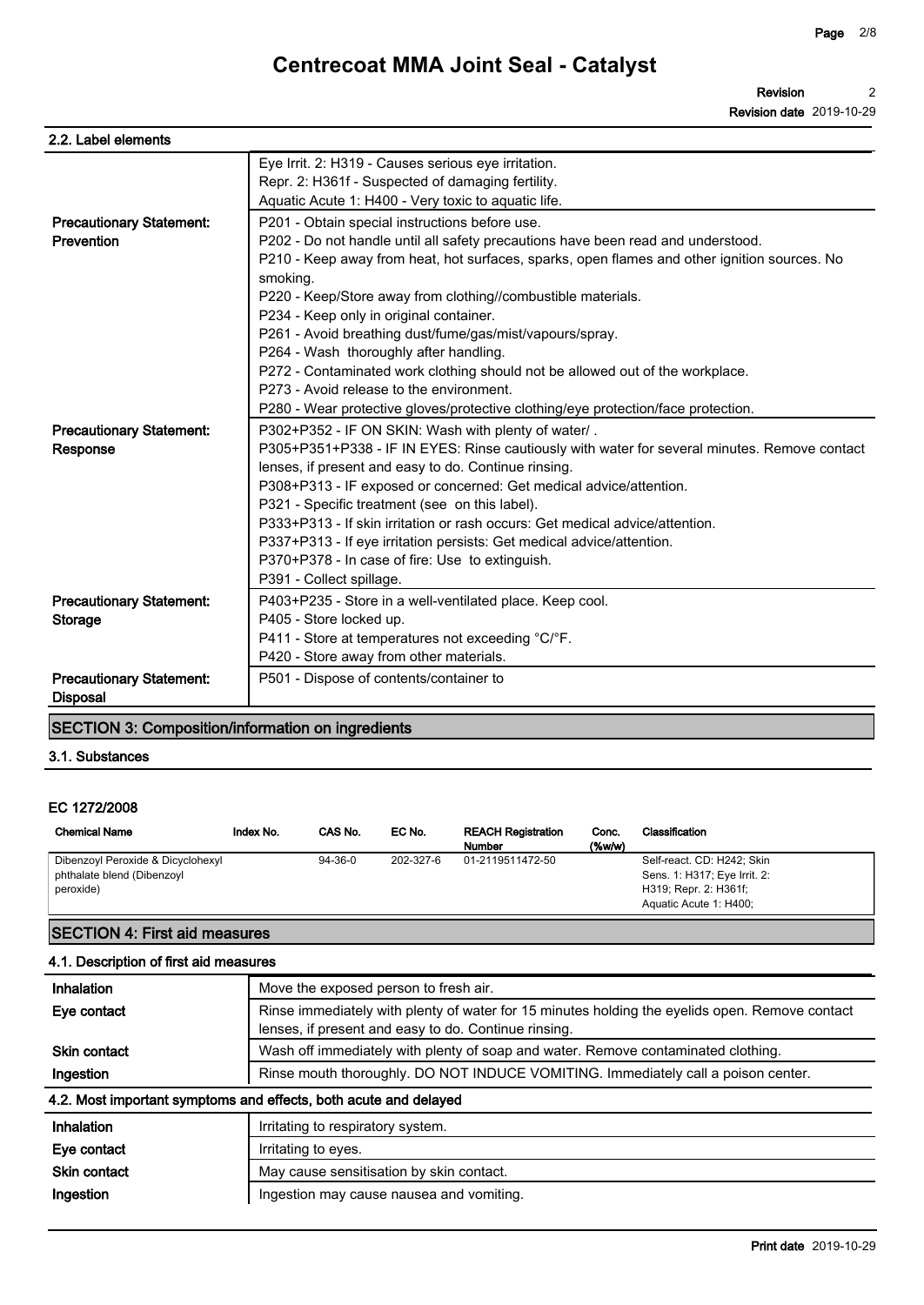|                                                                   | 4.3. Indication of any immediate medical attention and special treatment needed                                                                                                                                                                                                                                                                                                                                                                                                                                                                      |
|-------------------------------------------------------------------|------------------------------------------------------------------------------------------------------------------------------------------------------------------------------------------------------------------------------------------------------------------------------------------------------------------------------------------------------------------------------------------------------------------------------------------------------------------------------------------------------------------------------------------------------|
| Inhalation                                                        | Seek medical attention if irritation or symptoms persist.                                                                                                                                                                                                                                                                                                                                                                                                                                                                                            |
| Eye contact                                                       | Seek medical attention if irritation or symptoms persist.                                                                                                                                                                                                                                                                                                                                                                                                                                                                                            |
| <b>Skin contact</b>                                               | Seek medical attention if irritation or symptoms persist.                                                                                                                                                                                                                                                                                                                                                                                                                                                                                            |
| Ingestion                                                         | Seek medical attention.                                                                                                                                                                                                                                                                                                                                                                                                                                                                                                                              |
| <b>SECTION 5: Firefighting measures</b>                           |                                                                                                                                                                                                                                                                                                                                                                                                                                                                                                                                                      |
| 5.1. Extinguishing media                                          |                                                                                                                                                                                                                                                                                                                                                                                                                                                                                                                                                      |
|                                                                   | Use extinguishing media appropriate to the surrounding fire conditions. Carbon dioxide (CO2). Dry<br>chemical. Foam. Sand. Water spray. Do NOT use halones.                                                                                                                                                                                                                                                                                                                                                                                          |
| 5.2. Special hazards arising from the substance or mixture        |                                                                                                                                                                                                                                                                                                                                                                                                                                                                                                                                                      |
|                                                                   | Burning produces irritating, toxic and obnoxious fumes.                                                                                                                                                                                                                                                                                                                                                                                                                                                                                              |
| 5.3. Advice for firefighters                                      |                                                                                                                                                                                                                                                                                                                                                                                                                                                                                                                                                      |
|                                                                   | Wear self-contained breathing apparatus. If involved in a fire, this will support combustion. Dust<br>explosion hazard. Caution: reignition may occur. Do not allow runoff water to enter sewers or<br>drains.                                                                                                                                                                                                                                                                                                                                       |
| <b>SECTION 6: Accidental release measures</b>                     |                                                                                                                                                                                                                                                                                                                                                                                                                                                                                                                                                      |
|                                                                   | 6.1. Personal precautions, protective equipment and emergency procedures                                                                                                                                                                                                                                                                                                                                                                                                                                                                             |
|                                                                   | Ensure adequate ventilation of the working area. Avoid contact with skin and eyes. Do not breathe<br>dust.                                                                                                                                                                                                                                                                                                                                                                                                                                           |
| 6.2. Environmental precautions                                    |                                                                                                                                                                                                                                                                                                                                                                                                                                                                                                                                                      |
|                                                                   | Do not allow product to enter drains. Prevent further spillage if safe.                                                                                                                                                                                                                                                                                                                                                                                                                                                                              |
| 6.3. Methods and material for containment and cleaning up         |                                                                                                                                                                                                                                                                                                                                                                                                                                                                                                                                                      |
|                                                                   | Sweep up. Eliminate all sources of ignition. Dispose of this material and its container to hazardous<br>or special waste collection point.                                                                                                                                                                                                                                                                                                                                                                                                           |
| 6.4. Reference to other sections                                  |                                                                                                                                                                                                                                                                                                                                                                                                                                                                                                                                                      |
|                                                                   | See section 13 for further information.                                                                                                                                                                                                                                                                                                                                                                                                                                                                                                              |
| <b>SECTION 7: Handling and storage</b>                            |                                                                                                                                                                                                                                                                                                                                                                                                                                                                                                                                                      |
| 7.1. Precautions for safe handling                                |                                                                                                                                                                                                                                                                                                                                                                                                                                                                                                                                                      |
|                                                                   | Ensure adequate ventilation of the working area. Adopt best Manual Handling considerations when<br>handling, carrying and dispensing. Avoid contact with eyes and skin. Avoid formation of dust. Avoid<br>release to the environment. Refer to special instructions/Safety data sheets. Avoid sparks, flames,<br>heat and sources of ignition. Do not breathe dust. Eliminate all sources of ignition. Wear suitable<br>gloves. Wear suitable respiratory equipment when necessary.                                                                  |
| 7.2. Conditions for safe storage, including any incompatibilities |                                                                                                                                                                                                                                                                                                                                                                                                                                                                                                                                                      |
|                                                                   | Keep in a cool, dry, well ventilated area. Avoid release to the environment. Refer to special<br>instructions/Safety data sheets. Do NOT mix with any other product. Handle and open container<br>with care. Keep away from food, drink and animal feedingstuffs. Keep away from heat. Keep away<br>from incompatible materials. Keep away from sources of ignition - No smoking. Keep container dry.<br>Keep container tightly closed. Keep locked up and out of the reach of children. Keep only in the<br>original container. Protect from frost. |
| 7.3. Specific end use(s)                                          |                                                                                                                                                                                                                                                                                                                                                                                                                                                                                                                                                      |
|                                                                   | See section 1.2 for further information.                                                                                                                                                                                                                                                                                                                                                                                                                                                                                                             |
| <b>SECTION 8: Exposure controls/personal protection</b>           |                                                                                                                                                                                                                                                                                                                                                                                                                                                                                                                                                      |
| 8.1. Control parameters                                           |                                                                                                                                                                                                                                                                                                                                                                                                                                                                                                                                                      |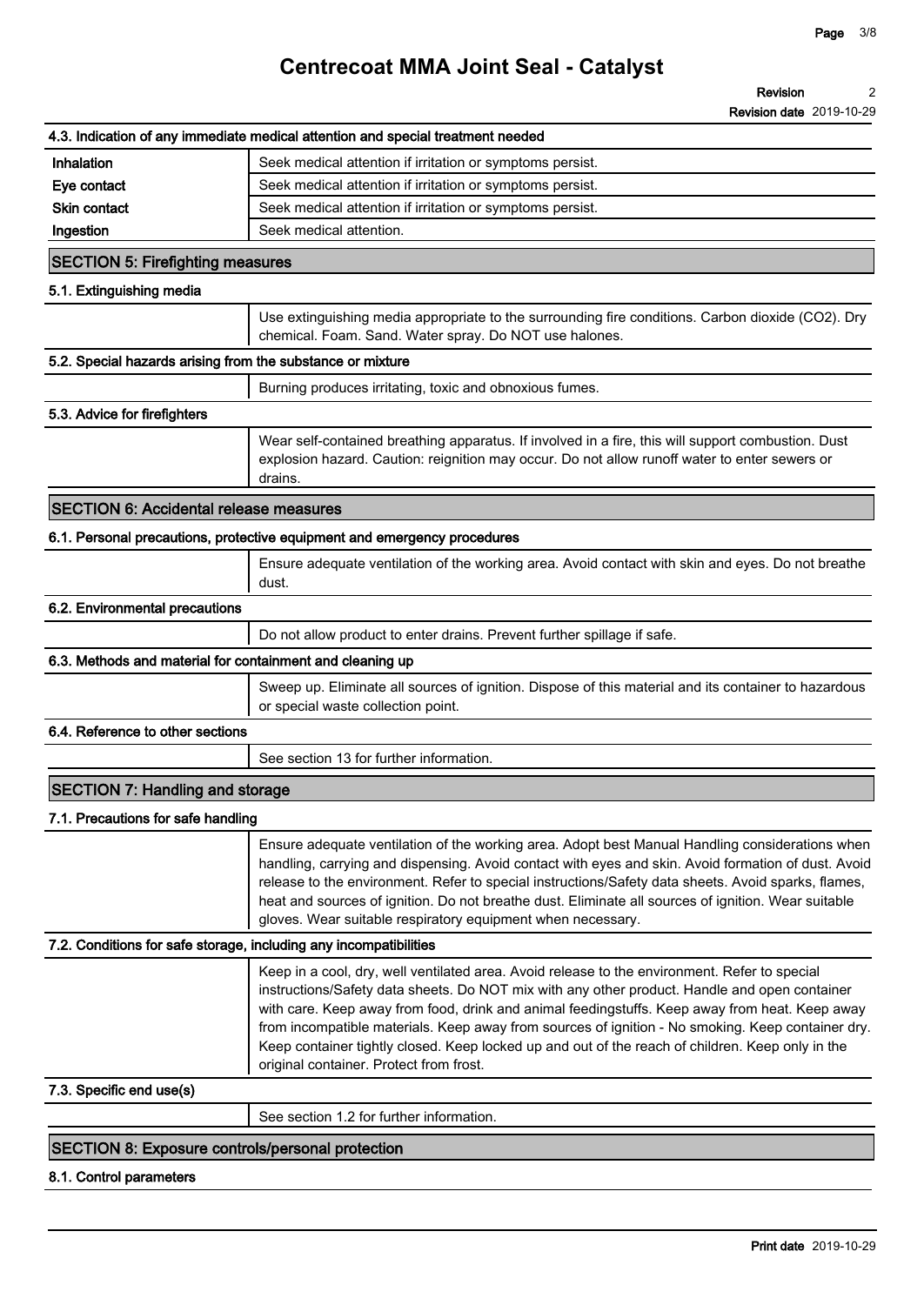## **Centrecoat MMA Joint Seal - Catalyst**

| 8.1.1. Exposure Limit Values                              |                                                  |                                |
|-----------------------------------------------------------|--------------------------------------------------|--------------------------------|
| <b>Centrecoat MMA Joint Seal</b><br>- Catalyst (Dibenzoyl | WEL 8-hr limit ppm: -                            | WEL 8-hr limit mg/m3: 5        |
| peroxide)                                                 | WEL 15 min limit ppm: -                          | WEL 15 min limit mg/m3: -      |
|                                                           | WEL 8-hr limit mg/m3 total -                     | WEL 15 min limit mg/m3 total - |
|                                                           | inhalable dust:                                  | inhalable dust:                |
|                                                           | WEL 8-hr limit mg/m3 total -                     | WEL 15 min limit mg/m3 total - |
|                                                           | respirable dust:                                 | respirable dust:               |
|                                                           |                                                  |                                |
| 8.2.1. Appropriate engineering<br>controls                | Ensure adequate ventilation of the working area. |                                |
| 8.2.2. Individual protection<br>measures                  | Wear protective clothing.                        |                                |

|                                                            | $\mathcal{L}(\mathcal{L})$                                 |  |  |  |
|------------------------------------------------------------|------------------------------------------------------------|--|--|--|
| 8.2.1. Appropriate engineering<br>controls                 | Ensure adequate ventilation of the working area.           |  |  |  |
| 8.2.2. Individual protection<br>measures                   | Wear protective clothing.                                  |  |  |  |
| Eye / face protection                                      | Wear suitable protective clothing and eye/face protection. |  |  |  |
| Skin protection -<br>Handprotection                        | Wear suitable gloves.                                      |  |  |  |
| <b>Respiratory protection</b>                              | Suitable respiratory equipment.                            |  |  |  |
| 8.2.3. Environmental<br>exposure controls                  | Do not allow product to enter drains.                      |  |  |  |
| <b>SECTION 9: Physical and chemical properties</b>         |                                                            |  |  |  |
| 0.1 Information on basic physical and chamical proportios. |                                                            |  |  |  |

### **9.1. Information on basic physical and chemical properties**

| Appearance                                    | Powder                                                             |
|-----------------------------------------------|--------------------------------------------------------------------|
| Colour   White                                |                                                                    |
| Odour Slight                                  |                                                                    |
|                                               | Odour threshold   No data available                                |
|                                               | <b>pH</b> No data available                                        |
|                                               | Melting point   No data available                                  |
|                                               | Freezing Point   No data available                                 |
| Initial boiling point   No data available     |                                                                    |
|                                               | <b>Evaporation rate</b>   No data available                        |
| Flammability (solid, gas)   No data available |                                                                    |
|                                               | Vapour pressure   No data available                                |
|                                               | Vapour density   No data available                                 |
|                                               | <b>Relative density</b> 1.23 (H2O = $1 \text{ @ } 20 \text{ °C}$ ) |
|                                               | Fat Solubility   No data available                                 |
| Partition coefficient   Not applicable.       |                                                                    |
| (n-octanol/water)                             |                                                                    |
| Partition coefficient   Not applicable.       |                                                                    |
| Autoignition temperature   Not applicable.    |                                                                    |
|                                               | Viscosity   Not applicable.                                        |
| <b>Explosive properties</b>   Not applicable. |                                                                    |
| <b>Oxidising properties</b>   Not applicable. |                                                                    |
| <b>Solubility</b>                             | Insoluble in water                                                 |

**9.2. Other information**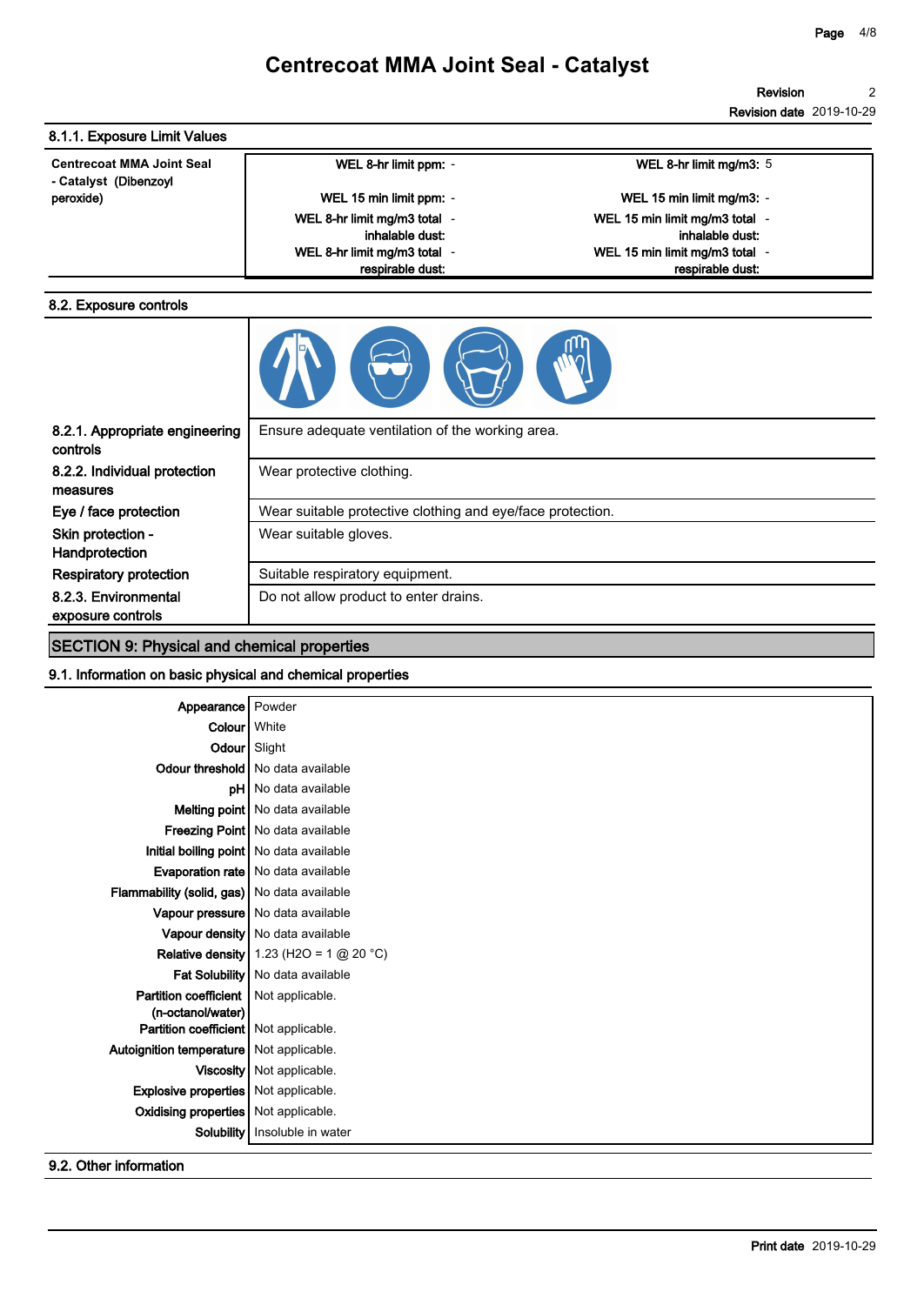| 9.2. Other information                               |                                                                              |  |  |  |
|------------------------------------------------------|------------------------------------------------------------------------------|--|--|--|
| SADT $55^{\circ}$ C                                  |                                                                              |  |  |  |
|                                                      | <b>Conductivity</b> No data available                                        |  |  |  |
|                                                      | Surface tension   No data available                                          |  |  |  |
|                                                      | <b>Bulk Density</b> No data available                                        |  |  |  |
|                                                      | Gas group   No data available                                                |  |  |  |
| <b>Benzene Content</b> 0 %                           |                                                                              |  |  |  |
| Lead content $\vert 0\%$<br>VOC (Volatile organic    |                                                                              |  |  |  |
| compounds)                                           | 0 g/l                                                                        |  |  |  |
| <b>SECTION 10: Stability and reactivity</b>          |                                                                              |  |  |  |
| 10.1. Reactivity                                     |                                                                              |  |  |  |
|                                                      | Stable under normal conditions.                                              |  |  |  |
| 10.2. Chemical stability                             |                                                                              |  |  |  |
|                                                      | Decomposition will start at 55°C.                                            |  |  |  |
| 10.3. Possibility of hazardous reactions             |                                                                              |  |  |  |
|                                                      | Heavy Metals. Acids. Alkalis. Reducing agents.                               |  |  |  |
| 10.4. Conditions to avoid                            |                                                                              |  |  |  |
|                                                      | Avoid formation of dust. Avoid sparks, flames, heat and sources of ignition. |  |  |  |
| 10.5. Incompatible materials                         |                                                                              |  |  |  |
|                                                      | Rust, Iron, Copper.                                                          |  |  |  |
| 10.6. Hazardous decomposition products               |                                                                              |  |  |  |
|                                                      | Benzoic Acid, Benzene.                                                       |  |  |  |
| <b>SECTION 11: Toxicological information</b>         |                                                                              |  |  |  |
| 11.1. Information on toxicological effects           |                                                                              |  |  |  |
| Skin corrosion/irritation                            | May cause irritation to skin.                                                |  |  |  |
| Serious eye damage/irritation                        | May cause irritation to eyes.                                                |  |  |  |
| Respiratory or skin<br>sensitisation                 | May cause sensitisation by skin contact.                                     |  |  |  |
| Germ cell mutagenicity                               | No Significant Hazard.                                                       |  |  |  |
| Carcinogenicity                                      | No Significant Hazard.                                                       |  |  |  |
| Aspiration hazard                                    | No Significant Hazard.                                                       |  |  |  |
| Repeated or prolonged<br>exposure                    | Suspected of damaging fertility.                                             |  |  |  |
| 11.1.4. Toxicological Information                    |                                                                              |  |  |  |
| Dibenzoyl Peroxide &<br>Dicyclohexyl phthalate blend | Oral Rat LD50: >5,000mg/kg                                                   |  |  |  |
| <b>SECTION 12: Ecological information</b>            |                                                                              |  |  |  |
| 12.1. Toxicity                                       |                                                                              |  |  |  |
| Dibenzoyl Peroxide &                                 | Daphnia EC50/48h: 0.1100 mg/l<br>Algae IC50/72h: 0.0600 mg/l                 |  |  |  |
| Dicyclohexyl phthalate blend                         | Fish LC50/96h: 0.0600 mg/l                                                   |  |  |  |
| 12.2. Persistence and degradability                  |                                                                              |  |  |  |

**No data is available on this product.**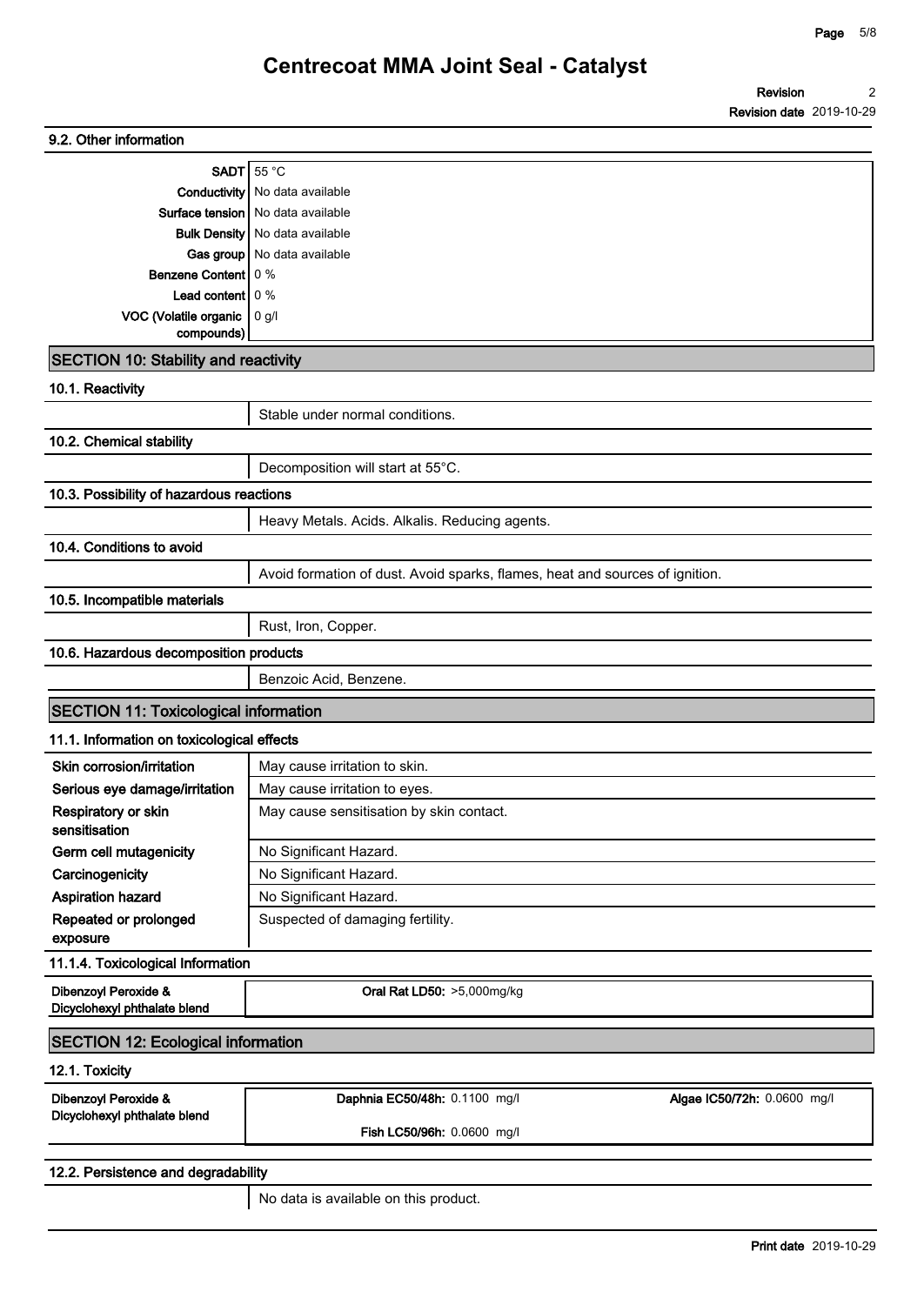**12.3. Bioaccumulative potential BCF 66.6. Partition coefficient Centrecoat MMA Joint Seal - Catalyst Not applicable. 12.4. Mobility in soil No data is available on this product. 12.5. Results of PBT and vPvB assessment No data is available on this product. 12.6. Other adverse effects Very toxic to aquatic organisms. SECTION 13: Disposal considerations General information 16 09 03 peroxides, for example hydrogen peroxide. Dispose of in compliance with all local and national regulations. This material and its container must be disposed of as hazardous waste. Disposal methods Dispose of this material and its container to hazardous or special waste collection point. The generation of waste should be avoided or minimised wherever possible. Significant quantities of waste product residues should not be disposed of via the foul sewer but processed in a suitable effluent treatment plant. Dispose of surplus and non-recyclable products via a licensed waste disposal contractor. Disposal of this product, solutions and any by products should at all times comply with the requirements of environmental protection and waste disposal legislation and any local authority requirements. Waste packaging should be recycled if possible. Incineration should only be considered when recycling is not feasible. This material and its container must be disposed of in a safe way. Care should be taken when handling emptied containers that have not been cleaned. Empty containers or liners may still contain residue. Avoid dispersal of spilt material and runoff and contact sith soil, waterways, drains and sewers. Disposal of packaging Do NOT mix with any other product. Do not pierce or burn, even after use. Do NOT reuse empty containers. This material and its container must be disposed of as hazardous waste. SECTION 14: Transport information Hazard pictograms 14.1. UN number UN3106 14.2. UN proper shipping name ORGANIC PEROXIDE, TYPE D, SOLID (Dibenzoyl Peroxide) 14.3. Transport hazard class(es)**

**ADR/RID 5.2**

**Subsidiary risk -**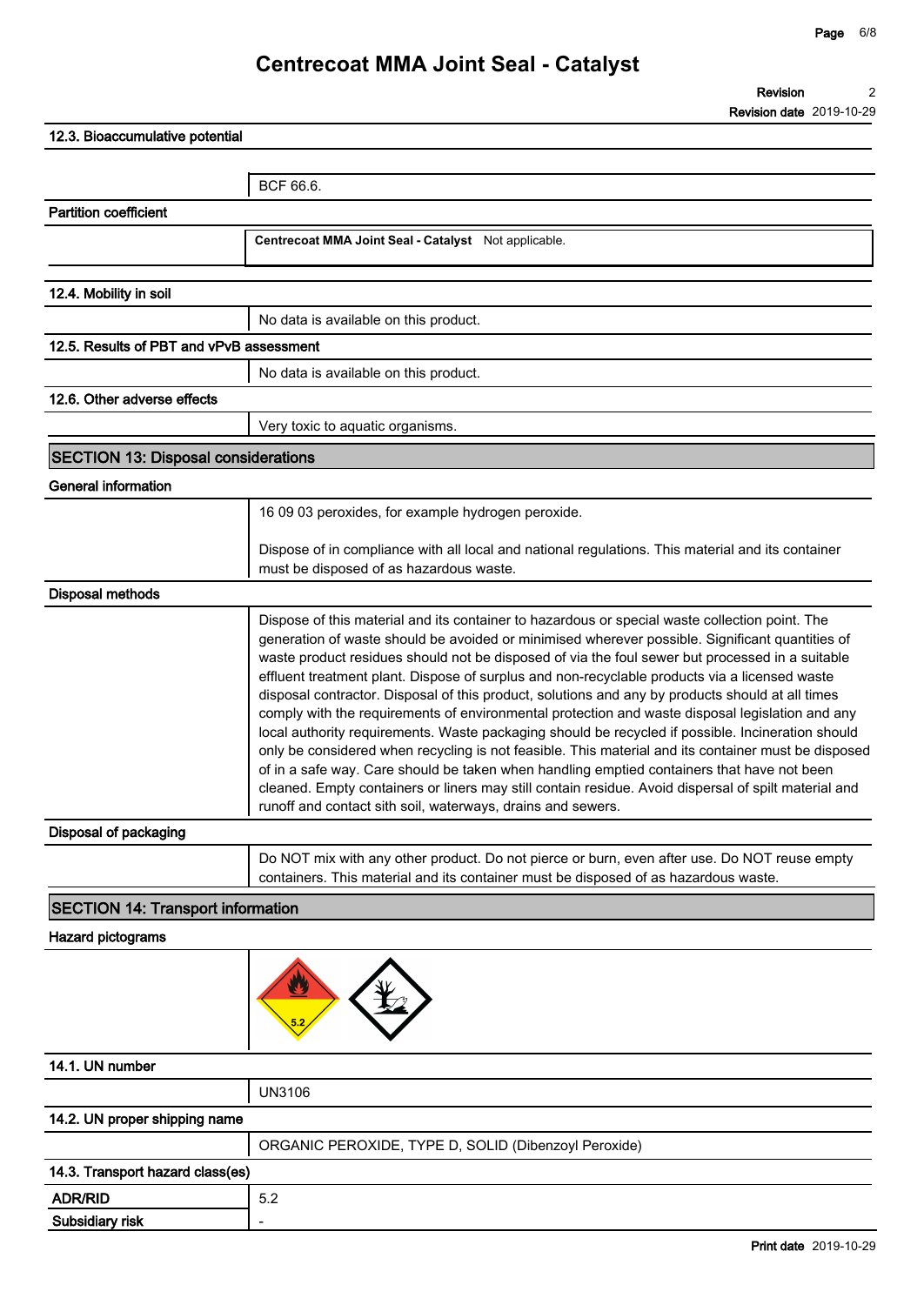| Revision                        |  |
|---------------------------------|--|
| <b>Revision date 2019-10-29</b> |  |

| 14.3. Transport hazard class(es)          |                                                                                                                                                                                                                                                                                                                                                                                                                                                                                                                                                                                                                   |
|-------------------------------------------|-------------------------------------------------------------------------------------------------------------------------------------------------------------------------------------------------------------------------------------------------------------------------------------------------------------------------------------------------------------------------------------------------------------------------------------------------------------------------------------------------------------------------------------------------------------------------------------------------------------------|
| <b>IMDG</b>                               | 5.2                                                                                                                                                                                                                                                                                                                                                                                                                                                                                                                                                                                                               |
| Subsidiary risk                           |                                                                                                                                                                                                                                                                                                                                                                                                                                                                                                                                                                                                                   |
| <b>IATA</b>                               | 5.2                                                                                                                                                                                                                                                                                                                                                                                                                                                                                                                                                                                                               |
| Subsidiary risk                           |                                                                                                                                                                                                                                                                                                                                                                                                                                                                                                                                                                                                                   |
| 14.4. Packing group                       |                                                                                                                                                                                                                                                                                                                                                                                                                                                                                                                                                                                                                   |
| Packing group                             | $\overline{a}$                                                                                                                                                                                                                                                                                                                                                                                                                                                                                                                                                                                                    |
| 14.5. Environmental hazards               |                                                                                                                                                                                                                                                                                                                                                                                                                                                                                                                                                                                                                   |
| <b>Environmental hazards</b>              | Yes                                                                                                                                                                                                                                                                                                                                                                                                                                                                                                                                                                                                               |
| Marine pollutant                          | Yes                                                                                                                                                                                                                                                                                                                                                                                                                                                                                                                                                                                                               |
|                                           | 14.7. Transport in bulk according to Annex II of MARPOL 73/78 and the IBC Code                                                                                                                                                                                                                                                                                                                                                                                                                                                                                                                                    |
|                                           | For further advise contact manufacturer.                                                                                                                                                                                                                                                                                                                                                                                                                                                                                                                                                                          |
| <b>ADR/RID</b>                            |                                                                                                                                                                                                                                                                                                                                                                                                                                                                                                                                                                                                                   |
| <b>Hazard ID</b>                          |                                                                                                                                                                                                                                                                                                                                                                                                                                                                                                                                                                                                                   |
| <b>Tunnel Category</b>                    | (D)                                                                                                                                                                                                                                                                                                                                                                                                                                                                                                                                                                                                               |
| <b>IMDG</b>                               |                                                                                                                                                                                                                                                                                                                                                                                                                                                                                                                                                                                                                   |
| <b>EmS Code</b>                           | F-J S-R                                                                                                                                                                                                                                                                                                                                                                                                                                                                                                                                                                                                           |
| <b>IATA</b>                               |                                                                                                                                                                                                                                                                                                                                                                                                                                                                                                                                                                                                                   |
| <b>Packing Instruction (Cargo)</b>        | 570                                                                                                                                                                                                                                                                                                                                                                                                                                                                                                                                                                                                               |
| <b>Maximum quantity</b>                   | 10 kg                                                                                                                                                                                                                                                                                                                                                                                                                                                                                                                                                                                                             |
| <b>Packing Instruction</b>                | 570                                                                                                                                                                                                                                                                                                                                                                                                                                                                                                                                                                                                               |
| (Passenger)                               |                                                                                                                                                                                                                                                                                                                                                                                                                                                                                                                                                                                                                   |
| <b>Maximum quantity</b>                   | 5 kg                                                                                                                                                                                                                                                                                                                                                                                                                                                                                                                                                                                                              |
| <b>Further information</b>                |                                                                                                                                                                                                                                                                                                                                                                                                                                                                                                                                                                                                                   |
|                                           | The product is not classified as dangerous for carriage.                                                                                                                                                                                                                                                                                                                                                                                                                                                                                                                                                          |
| <b>SECTION 15: Regulatory information</b> |                                                                                                                                                                                                                                                                                                                                                                                                                                                                                                                                                                                                                   |
|                                           | 15.1. Safety, health and environmental regulations/legislation specific for the substance or mixture                                                                                                                                                                                                                                                                                                                                                                                                                                                                                                              |
| <b>Regulations</b>                        | COMMISSION REGULATION (EU) No 453/2010 of 20 May 2010 amending Regulation (EC) No<br>1907/2006 of the European Parliament and of the Council on the Registration, Evaluation,<br>Authorisation and Restriction of Chemicals (REACH), establishing a European Chemicals Agency,<br>amending Directive 1999/45/EC and repealing Council Regulation (EEC) No 793/93 and<br>Commission Regulation (EC) No 1488/94 as well as Council Directive 76/769/EEC and<br>Commission Directives 91/155/EEC, 93/67/EEC, 93/105/EC and 2000/21/EC.<br>REGULATION (EC) No 1907/2006 OF THE EUROPEAN PARLIAMENT AND OF THE COUNCIL |
|                                           | of 18 December 2006 concerning the Registration, Evaluation, Authorisation and Restriction of<br>Chemicals (REACH), establishing a European Chemicals Agency, amending Directive 1999/45/EC<br>and repealing Council Regulation (EEC) No 793/93 and Commission Regulation (EC) No 1488/94<br>as well as Council Directive 76/769/EEC and Commission Directives 91/155/EEC, 93/67/EEC,<br>93/105/EC and 2000/21/EC.                                                                                                                                                                                                |
| 15.2. Chemical safety assessment          |                                                                                                                                                                                                                                                                                                                                                                                                                                                                                                                                                                                                                   |
|                                           | This product contains substances for which Chemical Safety Assessments are still required.                                                                                                                                                                                                                                                                                                                                                                                                                                                                                                                        |
|                                           |                                                                                                                                                                                                                                                                                                                                                                                                                                                                                                                                                                                                                   |

#### **SECTION 16: Other information**

#### **Other information**

| <b>Revision</b> |
|-----------------|
|-----------------|

**Revision This document differs from the previous version in the following areas:. 4 - Eye contact.**